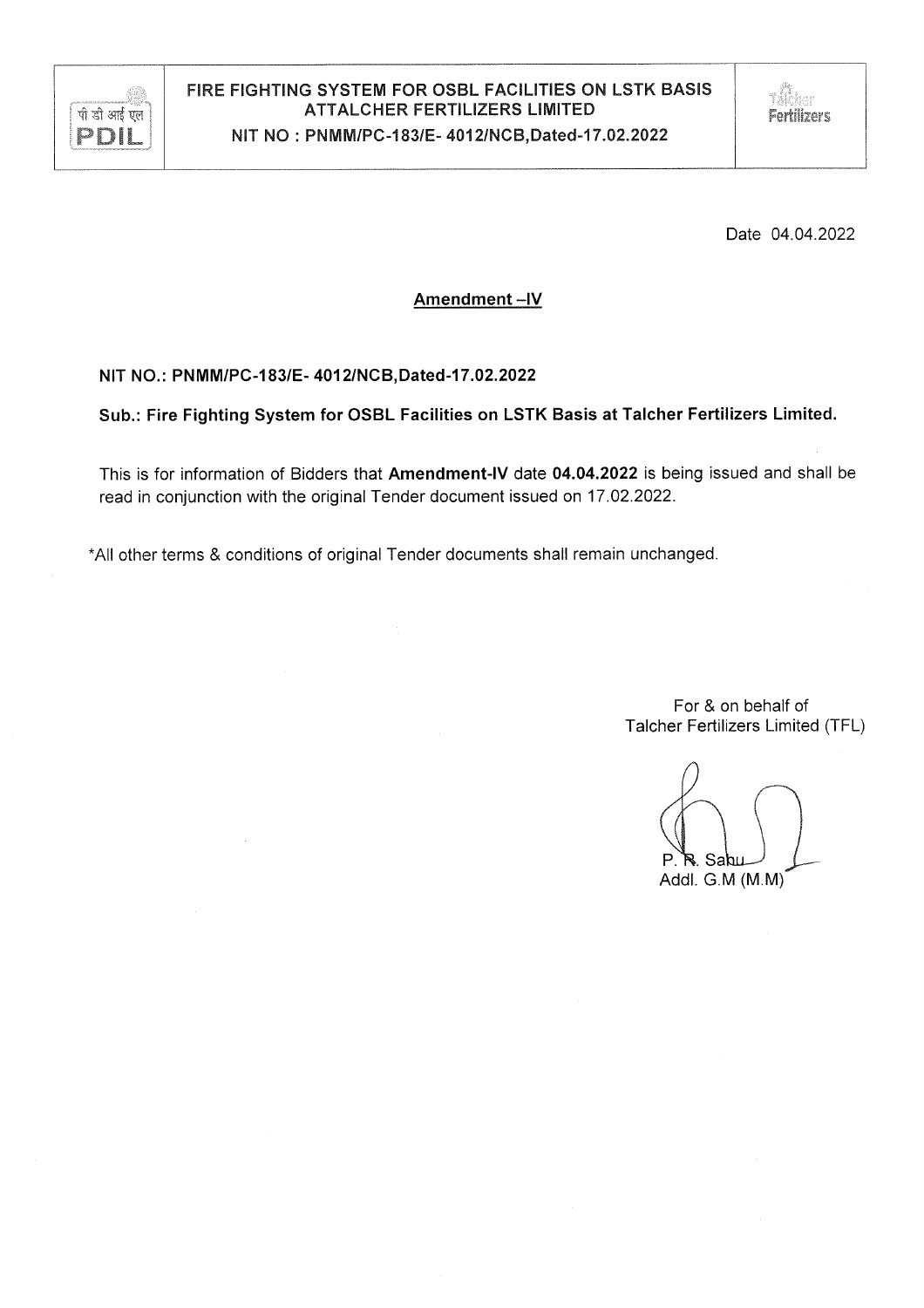

Talcher<br>Fertilizers

|            | <b>Reference of Bidding Document</b> |      |                       |                 |                                                         |                                                                  | <b>Amendment</b> |  |
|------------|--------------------------------------|------|-----------------------|-----------------|---------------------------------------------------------|------------------------------------------------------------------|------------------|--|
| SI.<br>No. | Vol-I/                               | Page | <b>Clause</b>         |                 | <b>Existing Clause</b>                                  | <b>Amended Clause</b>                                            | <b>Type</b>      |  |
|            | <b>Sec</b>                           | No.  | No.                   |                 |                                                         |                                                                  | M/D/A            |  |
|            | PART I, COMMERCIAL                   |      |                       |                 |                                                         |                                                                  |                  |  |
|            | 1.0 Special Conditions of Contract   |      |                       |                 |                                                         |                                                                  |                  |  |
| a          | V                                    |      | 305 of 14.3.2(iii, iv | <b>TERMS OF</b> | <b>AGAINST RECEIPT OF MATERIAL AT SITE</b>              | <b>AGAINST RECEIPT OF MATERIAL AT SITE</b>                       | M                |  |
|            |                                      | 1261 | ,v & vi)              | <b>PAYMENT</b>  | iii) 40% (Forty Percent) on pro-rata basis as           | iii) 40%/45% (Forty Five Percent) on pro-rata basis as           |                  |  |
|            |                                      |      |                       | A) FOR          | indicated in the approved Billing schedule on           | indicated in the approved Billing schedule on submission of:     |                  |  |
|            |                                      |      |                       | <b>SUPPLIES</b> | submission of:                                          | (a) Signed Invoices.                                             |                  |  |
|            |                                      |      |                       |                 | (a) Signed Invoices.                                    | (b) Photocopy of Third Party Inspection certificate as per QAP   |                  |  |
|            |                                      |      |                       |                 | (b) Photocopy of Third Party Inspection certificate     | approved by OWNER along with Test Certificate.                   |                  |  |
|            |                                      |      |                       |                 | as per QAP approved by OWNER along with Test            | (c) Entry gate pass duly endorsed by OWNER's security for        |                  |  |
|            |                                      |      |                       |                 | Certificate.                                            | verification of physical entry of material to SITE.              |                  |  |
|            |                                      |      |                       |                 | (c) Entry gate pass duly endorsed by OWNER's            | (d) Certificate of Verification and Good Condition after receipt |                  |  |
|            |                                      |      |                       |                 | security for verification of physical entry of material | of material at site by Owner.                                    |                  |  |
|            |                                      |      |                       |                 | to SITE.                                                | iv) 5% (Five percent) as indicated in the approved Billing       |                  |  |
|            |                                      |      |                       |                 | (d) Certificate of Verification and Good Condition      | schedule on issue of MECHANICAL COMPLETION                       |                  |  |
|            |                                      |      |                       |                 | after receipt of material at site by Owner.             | Certificate against CONTRACTOR's certified running               |                  |  |
|            |                                      |      |                       |                 | iv) 5% (Five percent) as indicated in the approved      | Accounts Bill(s).                                                |                  |  |
|            |                                      |      |                       |                 | Billing schedule on issue of MECHANICAL                 | v) 8%5% (Five percent) as indicated in the approved Billing      |                  |  |
|            |                                      |      |                       |                 | <b>COMPLETION</b><br>Certificate<br>against             | schedule on issue of PRELIMINARY ACCEPTANCE                      |                  |  |
|            |                                      |      |                       |                 | CONTRACTOR's certified running Accounts Bill(s).        | CERTIFICATE against the CONTRACTOR's certified                   |                  |  |
|            |                                      |      |                       |                 | v) 8% (Eight percent) as indicated in the approved      | Running Account Bills and certification of Final Bill.           |                  |  |
|            |                                      |      |                       |                 | Billing schedule on issue of                            | vi) 2% (Two percent) as indicated in the approved Billing-       |                  |  |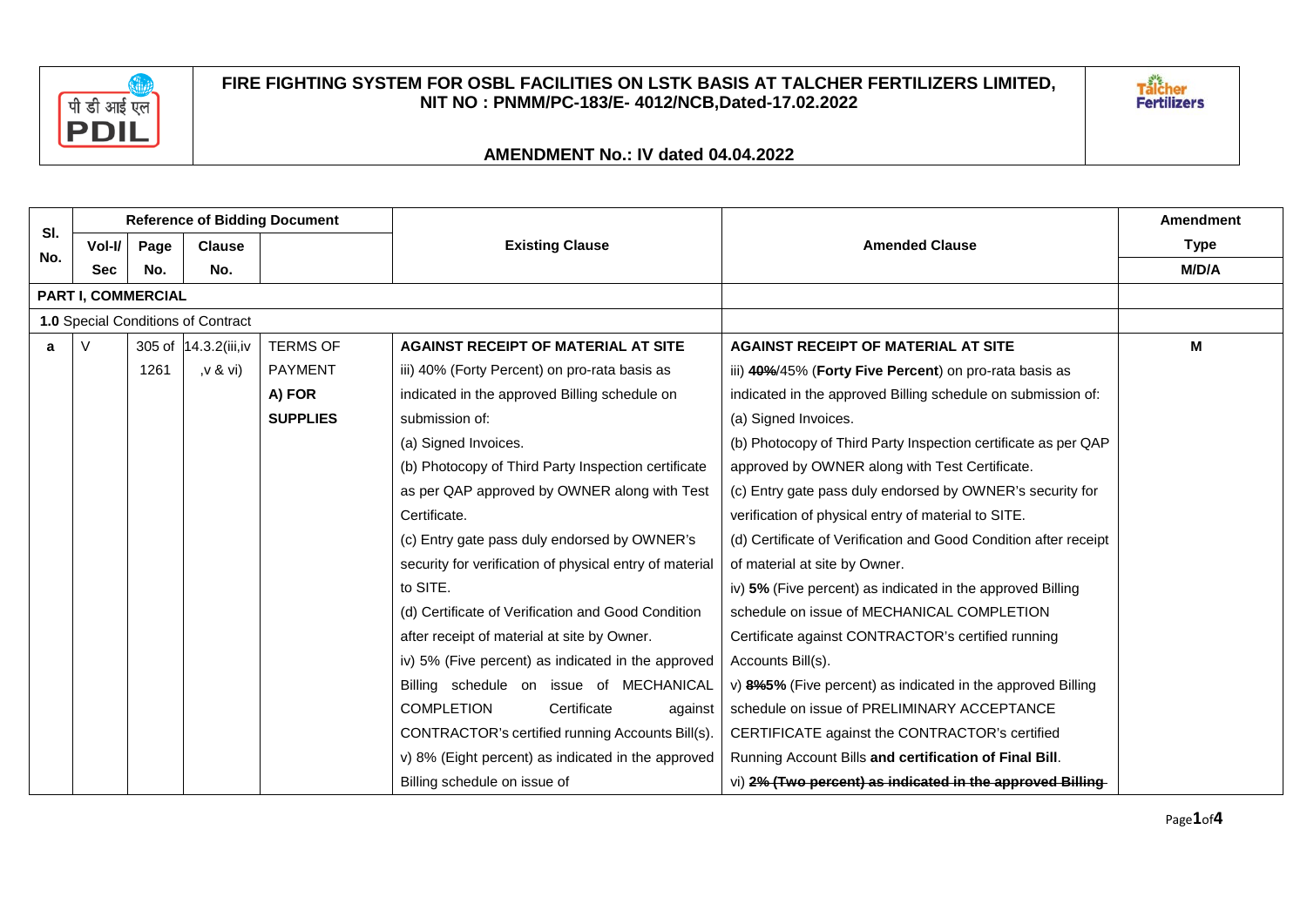

Talcher<br>Fertilizers

| SI. | <b>Reference of Bidding Document</b> |        |               |                      |                                                         |                                                                  | <b>Amendment</b> |
|-----|--------------------------------------|--------|---------------|----------------------|---------------------------------------------------------|------------------------------------------------------------------|------------------|
| No. | Vol-I/                               | Page   | <b>Clause</b> |                      | <b>Existing Clause</b>                                  | <b>Amended Clause</b>                                            | <b>Type</b>      |
|     | <b>Sec</b>                           | No.    | No.           |                      |                                                         |                                                                  | M/D/A            |
|     |                                      |        |               |                      | PRELIMINARY ACCEPTANCE CERTIFICATE                      | schedule on completion of balance                                |                  |
|     |                                      |        |               |                      | against the CONTRACTOR's certified Running              | jobs, if any, against the CONTRACTOR's Certified Final           |                  |
|     |                                      |        |               |                      | Account Bills.                                          | Bill.                                                            |                  |
|     |                                      |        |               |                      | vi) 2% (Two percent) as indicated in the approved       |                                                                  |                  |
|     |                                      |        |               |                      | Billing schedule on completion of balance jobs, if      |                                                                  |                  |
|     |                                      |        |               |                      | any, against the CONTRACTOR's Certified Final           |                                                                  |                  |
|     |                                      |        |               |                      | Bill.                                                   |                                                                  |                  |
| b   | V                                    | 307 of | 14.3.2        | <b>TERMS OF</b>      | <b>AGAINST RECEIPT OF MATERIAL AT SITE-</b>             | <b>AGAINST RECEIPT OF MATERIAL AT SITE-</b>                      | М                |
|     |                                      | 1261   | (ii, iii, iv& | <b>PAYMENT</b>       | ii)45% (Forty Five percent) on pro-rata basis as        | ii)45%50% (Fifty percent) on pro-rata basis as indicated in      |                  |
|     |                                      |        | V)            | <b>B) FOR SPARES</b> | indicated in the approved Billing schedule on           | the approved Billing schedule on submission of:                  |                  |
|     |                                      |        |               | & LUBRICANTS         | submission of:                                          | (a) Signed Invoices.                                             |                  |
|     |                                      |        |               |                      | (a) Signed Invoices.                                    | (b) Photocopy of Third Party Inspection certificate as per QAP   |                  |
|     |                                      |        |               |                      | (b) Photocopy of Third Party Inspection certificate     | approved by OWNER along with Test Certificate.                   |                  |
|     |                                      |        |               |                      | as per QAP approved by OWNER along with Test            | (c) Entry gate pass duly endorsed by OWNER's security for        |                  |
|     |                                      |        |               |                      | Certificate.                                            | verification of physical entry of material to SITE.              |                  |
|     |                                      |        |               |                      | (c) Entry gate pass duly endorsed by OWNER's            | (d) Certificate of Verification and Good Condition after receipt |                  |
|     |                                      |        |               |                      | security for verification of physical entry of material | of material at site by Owner.                                    |                  |
|     |                                      |        |               |                      | to SITE.                                                | iii) 5% (five percent) as indicated in the approved Billing      |                  |
|     |                                      |        |               |                      | (d) Certificate of Verification and Good Condition      | schedule on issue of MECHANICAL COMPLETION                       |                  |
|     |                                      |        |               |                      | after receipt of material at site by Owner.             | Certificate against CONTRACTOR's certified running               |                  |
|     |                                      |        |               |                      | iii) 5% (five percent) as indicated in the approved     | Accounts Bill(s).                                                |                  |
|     |                                      |        |               |                      | Billing schedule on issue of MECHANICAL                 | iv) $8\%$ (Eight percent) 5% (Five percent) as indicated in the  |                  |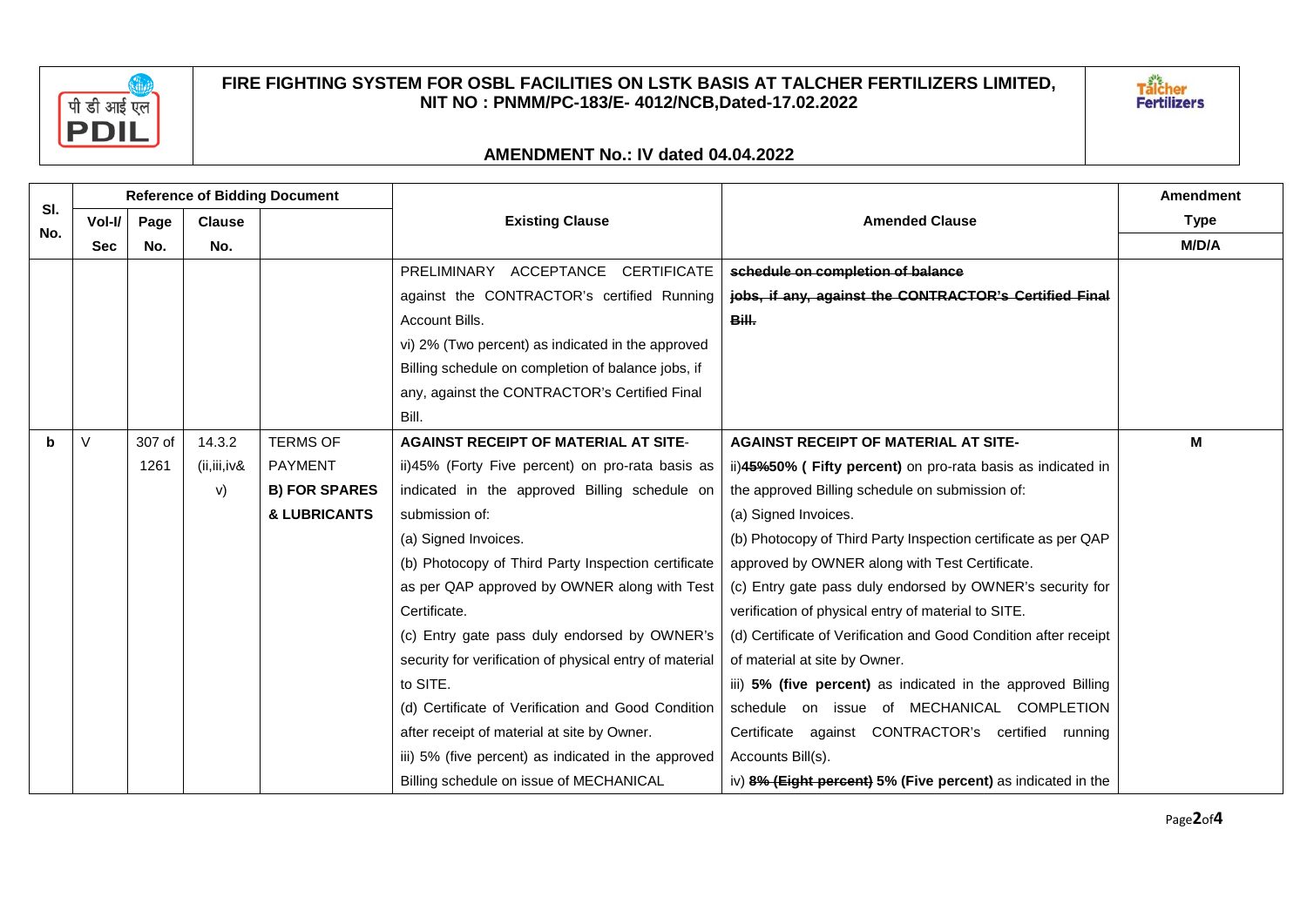



| SI. | <b>Reference of Bidding Document</b> |        |               |                     |                                                       |                                                               | <b>Amendment</b> |
|-----|--------------------------------------|--------|---------------|---------------------|-------------------------------------------------------|---------------------------------------------------------------|------------------|
| No. | Vol-I/                               | Page   | <b>Clause</b> |                     | <b>Existing Clause</b>                                | <b>Amended Clause</b>                                         | <b>Type</b>      |
|     | <b>Sec</b>                           | No.    | No.           |                     |                                                       |                                                               | M/D/A            |
|     |                                      |        |               |                     | <b>COMPLETION</b><br>Certificate<br>against           | approved Billing schedule on issue of PRELIMINARY             |                  |
|     |                                      |        |               |                     | CONTRACTOR's certified running Accounts Bill(s).      | ACCEPTANCE CERTIFICATE against the CONTRACTOR's               |                  |
|     |                                      |        |               |                     | iv) 8% (Eight percent) as indicated in the approved   | certified Running Account Bills.                              |                  |
|     |                                      |        |               |                     | Billing schedule on issue of PRELIMINARY              | v) 2% (Two percent) as indicated in the approved Billing      |                  |
|     |                                      |        |               |                     | ACCEPTANCE CERTIFICATE<br>against the                 | schedule on completion of balance jobs, if any, against       |                  |
|     |                                      |        |               |                     | <b>CONTRACTOR's certified Running Account Bills.</b>  | the CONTRACTOR's Certified Final Bill.                        |                  |
|     |                                      |        |               |                     | v) 2% (Two percent) as indicated in the approved      |                                                               |                  |
|     |                                      |        |               |                     | Billing schedule on completion of balance jobs, if    |                                                               |                  |
|     |                                      |        |               |                     | any, against the CONTRACTOR's Certified Final         |                                                               |                  |
|     |                                      |        |               |                     | Bill.                                                 |                                                               |                  |
| C.  | V                                    | 308 of | 14.3.3        | <b>TERMS OF</b>     | i) 85% (Eighty Five Percent) of the Services Price    | i) 85%90% (Ninety Percent) of the Services Price component    | М                |
|     |                                      | 1261   |               | <b>PAYMENT- FOR</b> | component shall be paid on pro-rata basis against     | shall be paid on pro-rata basis against progress of Service   |                  |
|     |                                      |        |               | <b>SERVICES</b>     | progress of Service duly certified by the Owner for   | duly certified by the Owner for the quantum of work completed |                  |
|     |                                      |        |               | (including          | the quantum of work completed and field quality       | and field quality billed as per the approved Billing          |                  |
|     |                                      |        |               | transportation,     | billed as per the approved Billing Schedule/monthly   | Schedule/monthly progress report.                             |                  |
|     |                                      |        |               | insurance,          | progress report.                                      |                                                               |                  |
|     |                                      |        |               | installation        |                                                       | ii) 5% (five percent) on issue of MECHANICAL                  |                  |
|     |                                      |        |               | erection &          | ii) 5% (five percent) on issue of MECHANICAL          | COMPLETION Certificate against CONTRACTOR's certified         |                  |
|     |                                      |        |               | commissioning       | <b>COMPLETION</b><br>Certificate<br>against           | running Accounts Bill(s).                                     |                  |
|     |                                      |        |               | and excluding       | CONTRACTOR's certified running Accounts Bill(s).      |                                                               |                  |
|     |                                      |        |               | training of owner's |                                                       | iii) 8 % 5 % (Eight percent Five Percent) as indicated in the |                  |
|     |                                      |        |               | personnel           | iii) 8 % (Eight percent) as indicated in the approved | approved Billing schedule on issue of                         |                  |